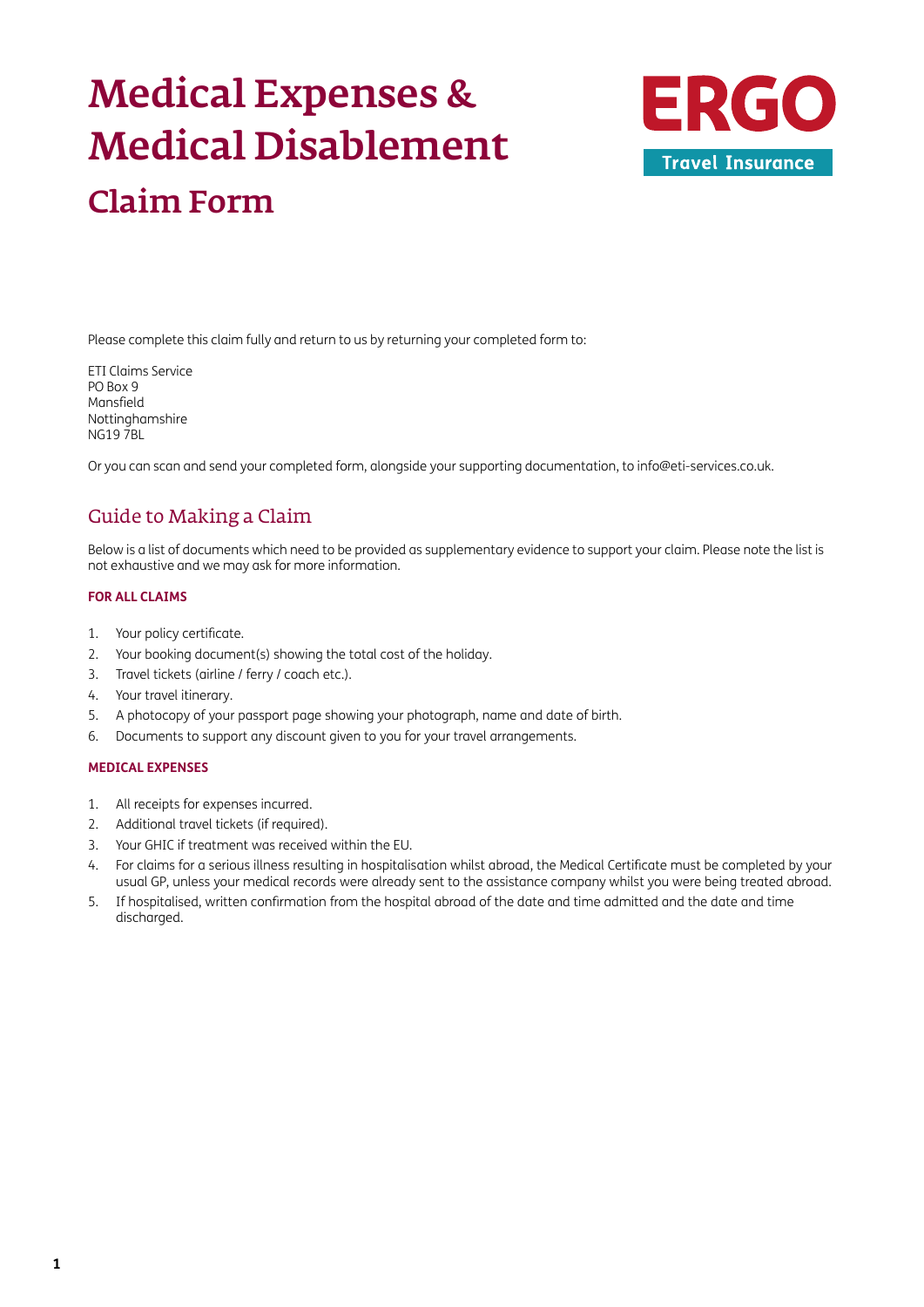## Personal details

| Title           | Mr | Mrs | Miss | Ms | Other           |               |
|-----------------|----|-----|------|----|-----------------|---------------|
| Family name     |    |     |      |    | First name      |               |
| Date of birth   |    |     |      |    | N.I number      |               |
| Address         |    |     |      |    |                 |               |
|                 |    |     |      |    |                 |               |
|                 |    |     |      |    | Post code       |               |
| Daytime tel no. |    |     |      |    | Evening tel no. |               |
| Email address   |    |     |      |    |                 |               |
|                 |    |     |      |    |                 |               |
| Policy details  |    |     |      |    |                 |               |
|                 |    |     |      |    |                 | If annlicable |
| Company pame    |    |     |      |    |                 |               |

| Company name                                                              |                            |        |                                                                               | If applicable          |
|---------------------------------------------------------------------------|----------------------------|--------|-------------------------------------------------------------------------------|------------------------|
| Policy number                                                             |                            |        | Date of issue                                                                 | $\mathsf{M}$<br>M<br>D |
| Date of booking                                                           | M<br>$\Box$<br>M           |        | Destination                                                                   |                        |
| Date of travel                                                            | $\mathbb M$<br>$\Box$<br>M |        | Date of return                                                                | M<br>D<br>M            |
| Travel agent                                                              |                            |        | Tour operator                                                                 |                        |
| Claim details                                                             |                            |        |                                                                               |                        |
| Onset date of illness<br>or accident.                                     | $\Box$<br>$M$ $M$          |        | Place accident / injury /<br>illness occurred                                 |                        |
| Full description of illness /<br>accident including<br>nature of injuries |                            |        |                                                                               |                        |
|                                                                           |                            |        | Have you suffered from a related medical condition in the previous 12 months? | Yes<br>No              |
| If 'yes' was this condition declared?                                     |                            |        |                                                                               | Yes<br>No              |
| Your Reference No.                                                        |                            |        |                                                                               |                        |
| Did you extend your trip?                                                 |                            |        |                                                                               | Yes<br>No              |
| If 'yes' how long for?                                                    |                            |        |                                                                               |                        |
| Did you contact our 24 hour emergency service?                            |                            |        |                                                                               | No<br>Yes              |
| Were you hospitalised as a result of the illness / accident?              |                            |        |                                                                               | Yes<br>No              |
| If 'yes' please provide dates                                             | From:<br>D                 | M<br>M | To:<br>$M_{\odot}$                                                            | M                      |
| Name of treating doctor                                                   |                            |        |                                                                               |                        |
| Address of clinic / hospital                                              |                            |        |                                                                               |                        |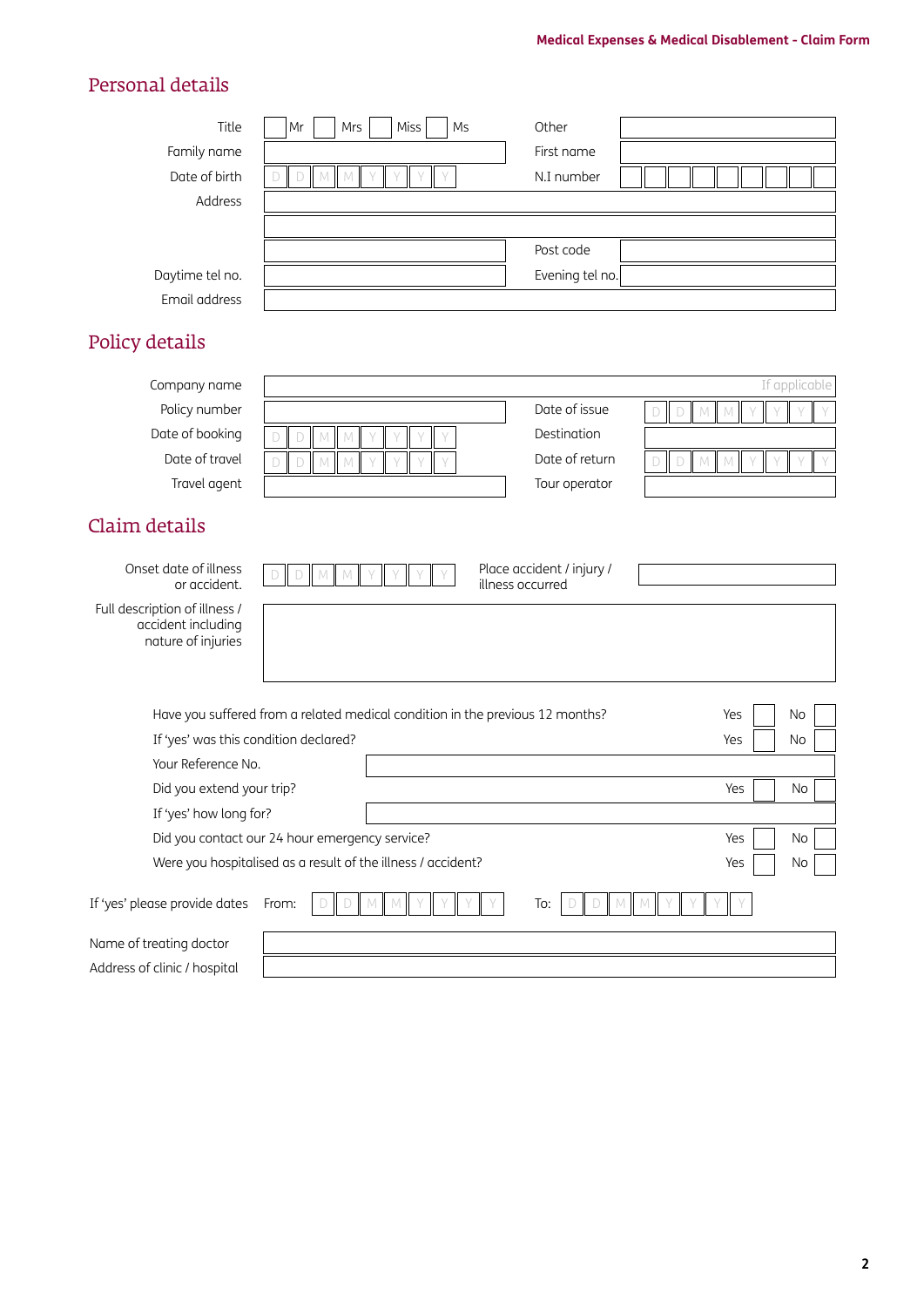### Particulars of claim

|                                                                        | Medical Expenses Schedule (original documents required) |                              |                                    |                                               |  |
|------------------------------------------------------------------------|---------------------------------------------------------|------------------------------|------------------------------------|-----------------------------------------------|--|
| Type of expenses<br>(e.g. doctor's fee,<br>prescription, travel costs) | Name of Provider<br>(doctor, hospital etc.)             | Amount & currency<br>claimed | Has this been paid<br>by yourself? | If unpaid shall we pay<br>direct to provider? |  |
|                                                                        |                                                         |                              |                                    |                                               |  |
|                                                                        |                                                         |                              |                                    |                                               |  |
|                                                                        |                                                         |                              |                                    |                                               |  |
|                                                                        |                                                         |                              |                                    |                                               |  |
|                                                                        |                                                         |                              |                                    |                                               |  |
|                                                                        |                                                         |                              |                                    |                                               |  |
|                                                                        |                                                         |                              |                                    |                                               |  |
|                                                                        |                                                         |                              |                                    |                                               |  |

If you have received payment from any other source, please declare from whom and the amount: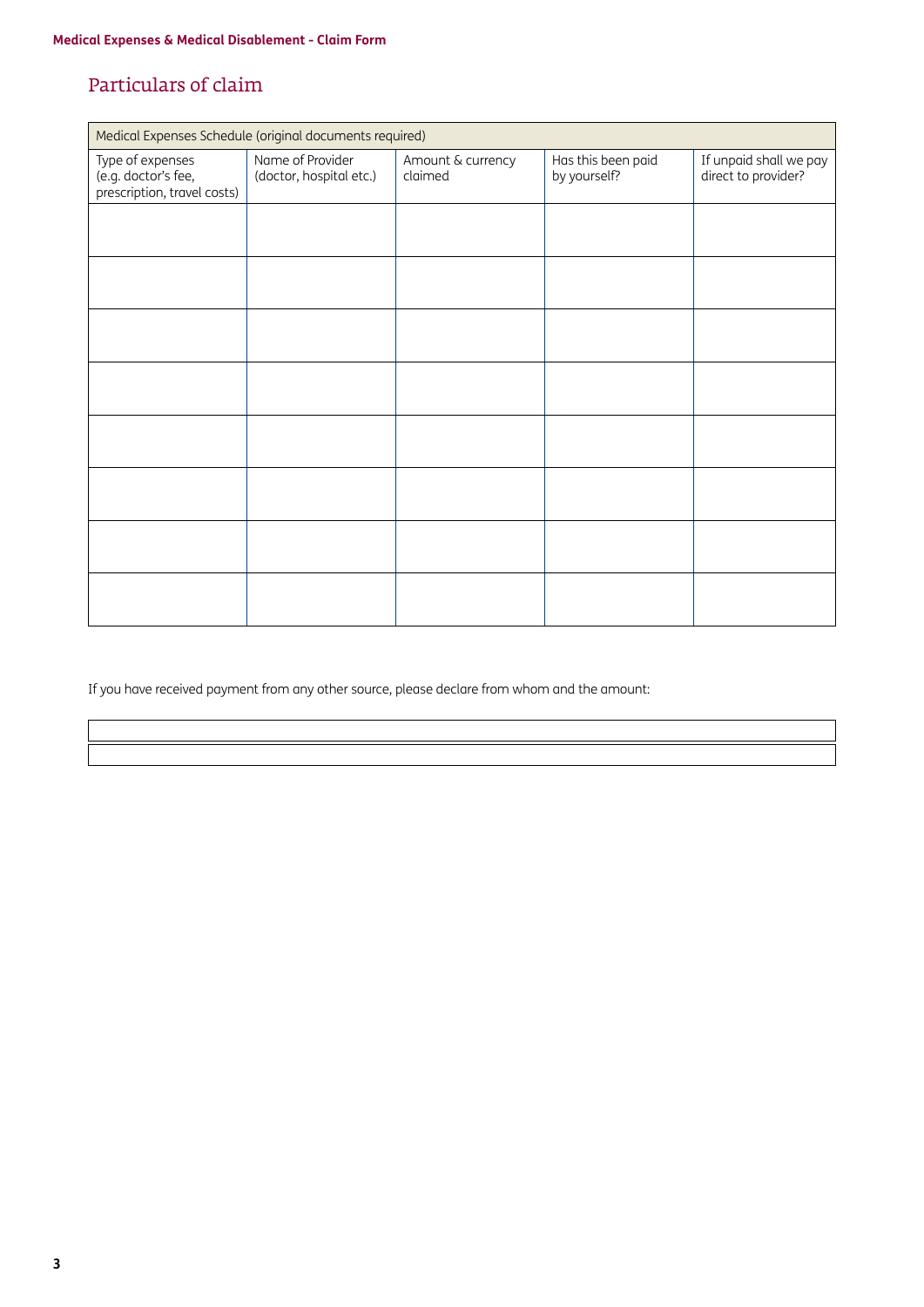## Information we need from you for possible recovery opportunities

Your Travel Policy has conditions attached whereby you must provide us with any information that assist any recovery actions. This is a standard practice in the insurance market and contributions made from other insurance cover serve to keep the costs of your premiums down. The information provided should not affect your renewal premiums or no claims discount.

Please answer the following questions and provide details as required. For questions that require a YES / NO response, please tick the appropriate boxes. Failure to do so may delay your claim.

| 1. Do you have a bank account?                                                                                                                                                                                                                                                       |                          | Yes $\Box$      | $No$                |                |
|--------------------------------------------------------------------------------------------------------------------------------------------------------------------------------------------------------------------------------------------------------------------------------------|--------------------------|-----------------|---------------------|----------------|
| A bank account you hold may offer Travel Insurance cover as part of the benefits. Under no circumstances will your bank account<br>information be used other than to obtain a contribution from the Travel Insurance provider. This will not affect your bank account<br>in any way. |                          |                 |                     |                |
|                                                                                                                                                                                                                                                                                      | Name of bank (e.g. HSBC) | Type of account | Account holder name | Account number |
| Bank Account                                                                                                                                                                                                                                                                         |                          |                 |                     |                |

| 2. Was a credit card or debit card used to pay all or part of the trip cost?<br>(Certain credit or debit cards provide an element of travel cover) |             |                        | Yes $\Gamma$    | No <sub>1</sub> |
|----------------------------------------------------------------------------------------------------------------------------------------------------|-------------|------------------------|-----------------|-----------------|
|                                                                                                                                                    | Card issuer | Type of card e.g. Visa | Cardholder name | Card number     |
| Bank Account                                                                                                                                       |             |                        |                 |                 |

|              | 3. Do you have a Household Contents insurance policy?<br>(Some household contents policies provide an element of travel cover) | $Yes \mid$        | N <sub>O</sub> |
|--------------|--------------------------------------------------------------------------------------------------------------------------------|-------------------|----------------|
|              | Name of Insurer                                                                                                                | Policyholder name | Policy number  |
| Bank Account |                                                                                                                                |                   |                |

| 4. Do you hold any Private Medical Insurance? |                 | Yes,              | No <sub>1</sub> |
|-----------------------------------------------|-----------------|-------------------|-----------------|
|                                               | Name of Insurer | Policyholder name | Policy number   |
| Bank Account                                  |                 |                   |                 |

| 5. Do you consider anyone to blame for the incident? | Yes $\sqrt{}$ | No |
|------------------------------------------------------|---------------|----|
| If yes, please provide details.                      |               |    |
|                                                      |               |    |
|                                                      |               |    |
|                                                      |               |    |
|                                                      |               |    |

It is a condition of the policy and your responsibility to provide sufficient documentation to support your loss. Failure to provide the required documentation, including the details of any other insurances, will delay and may invalidate the claim.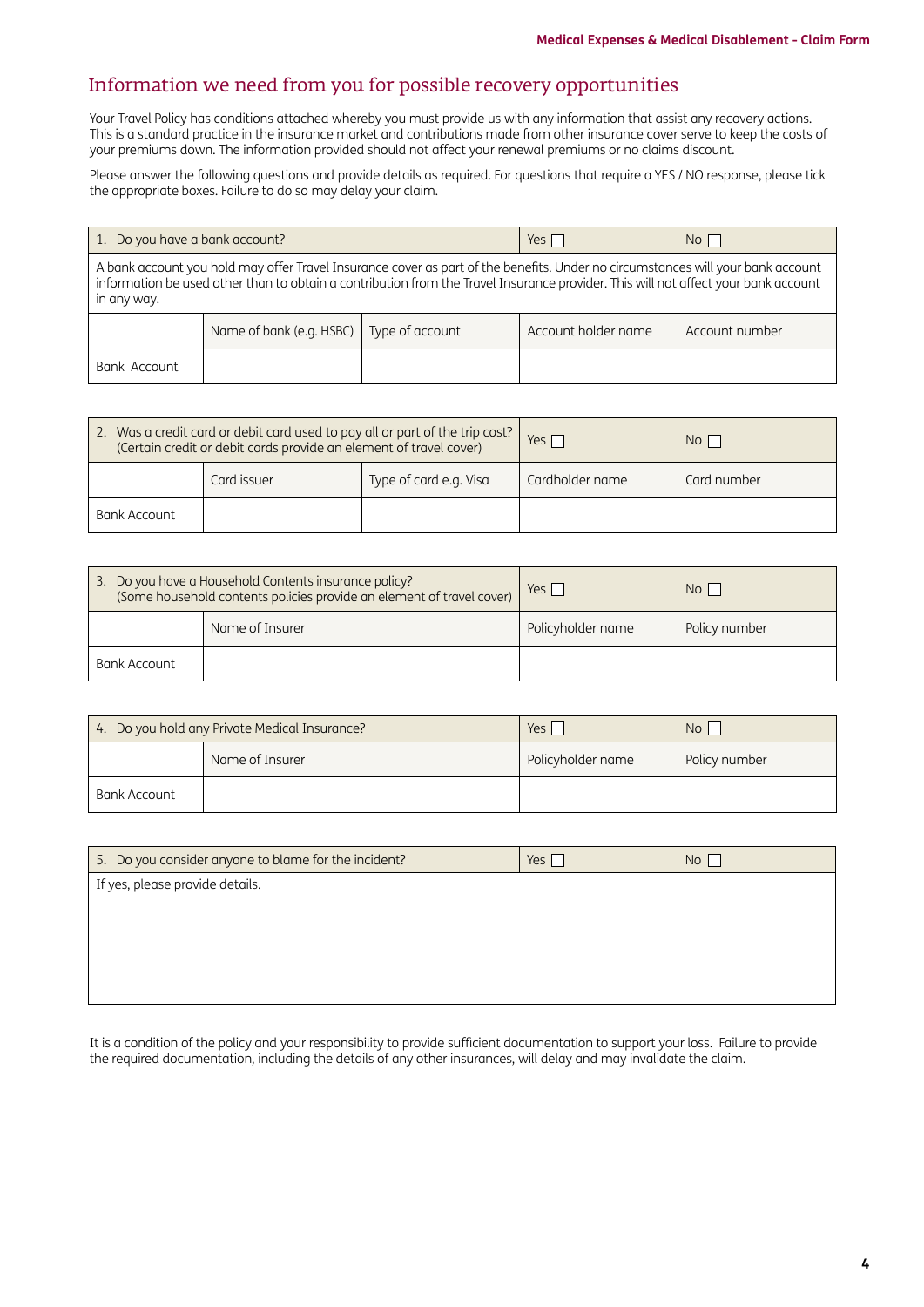## Claimants declaration and signature

- 1. I declare that all details and particulars given in respect of the claim(s) made herein constitute a true and accurate statement.
- 2. To the best of my knowledge and belief I have not omitted any material information which would affect the insurers assessment of this claim.
- 3. I confirm that where a claim or claims are made in respect of others, I have their full authority to act on their behalf. I also confirm that they have been advised that ERGO Travel Insurance Services Ltd (ETI) will not accept any liability if any payments are not distributed proportionately to the persons concerned.
- 4. By signing this declaration I subrogate all rights I may have against a third party to ETI or its authorised representatives.
- 5. Where a claim involves a potential refund from the NHS or DSS under a reciprocal health agreement, or from any insurance company or other interested party, I instruct them to remit any such refund to ETI or its authorised representatives such as Fogg Travel Insurance Services Ltd.
- 6. I am aware that an insurance claim made in the knowledge that any element thereof is fraudulent is a criminal offence and that this will invalidate the policy and will render me liable to prosecution.
- 7. I consent to ETI:
	- a. recording, storing and using my personal data in an electronic record of this claim; and
	- b. sharing the record of this claim, including my personal data, with other insurers and interested parties as part of insurance industry anti-fraud initiatives;
		- in accordance with the General Data Protection Regulation.

 $\mathsf{r}$ 

#### **I have read and understand the declaration above and included the necessary documents to substantiate my claim.**

| Claimant(s) full name(s) |      |  |
|--------------------------|------|--|
| Clients signature        | Date |  |
|                          |      |  |
|                          |      |  |
|                          |      |  |

Full name of an authorised representative of the corporate policy holder (corporate and / or education group cover)

| Signature of authorised<br>representative | Date | M                                   |
|-------------------------------------------|------|-------------------------------------|
| I / We authorise<br>Client's signature    | Date | to act on my behalf in this matter. |
|                                           |      |                                     |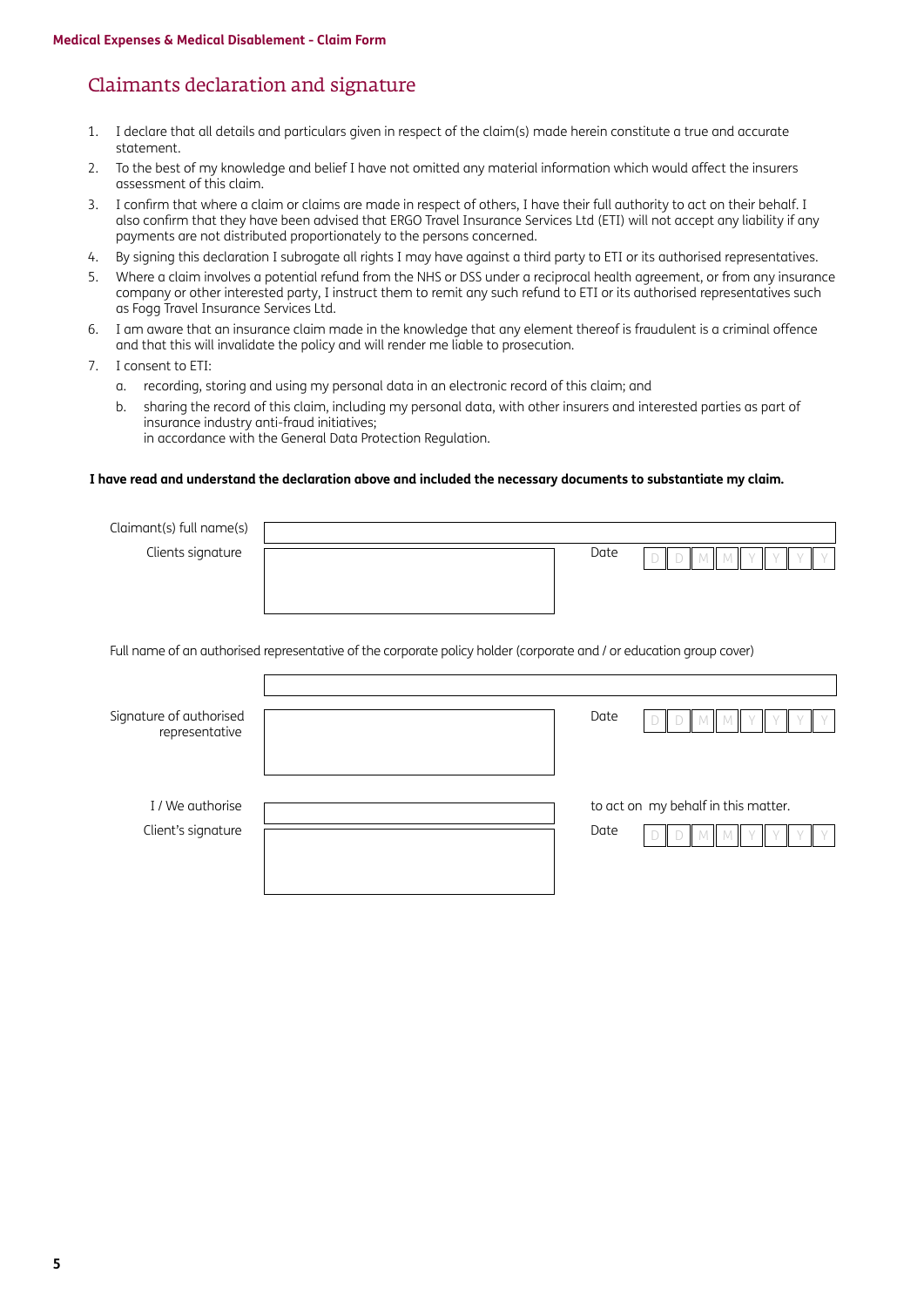## Confidentiality and data protection

#### **Consent**

We will only use Your personal data when the law allows Us to. Most commonly We will use Your personal data under the following two circumstances:

- 1. When You gave explicit Consent for Your personal data, and that of others insured under Your Policy, to be collected and processed by Us in accordance with this Data Protection Notice.
- 2. Where We need to perform the contract which We are about to enter into, or have entered into with You.

#### **How We use Your Personal Data**

We use Your personal data for the purposes of providing You with insurance, handling claims and providing other services under Your Policy and any other related purposes (this may include underwriting decisions made via automated means). We also use Your personal data to offer renewal of Your Policy, for research or statistical purposes and to provide You with information, products or services that You request from Us or which We feel may interest You. We will also use Your personal data to safeguard against fraud and money laundering and to meet Our general legal or regulatory obligations.

We collect and process Your personal data in line with the General Data Protection Regulation and all other applicable Data Protection legislation. The Data Controller is ETI. For the purposes of handling claims the Data Processor is ETI.

#### **Special Categories of Personal Data**

Some of the personal data You provide to Us may be more sensitive in nature and is treated as a Special Category of personal data. This could be information relating to health or criminal convictions, and may be required by Us for the specific purposes of underwriting or as part of the claims handling process. The provision of such data is conditional for Us to be able to provide insurance or manage a claim. Such data will only be used for the specific purposes as set out in this notice.

#### **Sharing Your Personal Data**

We will keep any information You have provided to Us confidential. However, You agree that We may share this information with Great Lakes Insurance SE and other companies within the ERGO Group and with third parties who perform services on Our behalf in administering Your Policy, handling claims and in providing other services under Your Policy. Please see Our Privacy Policy [\(www.ergotravelinsurance.co.uk/ergo-privacy-statement](http://www.ergotravelinsurance.co.uk/ergo-privacy-statement)) for more details about how We will use Your information.

We will also share Your information if We are required to do so by law, if We are authorised to do so by You, where We need to share this information to prevent fraud.

We may transfer Your personal data outside of the European Economic Area ("EEA"). Where We transfer Your personal data outside of the EEA, We will ensure that it is treated securely and in accordance with all applicable Data Protection legislation.

#### **Your Rights**

You have the right to ask Us not to process Your personal data for marketing purposes, to see a copy of the personal information We hold about You, to have Your personal data deleted (subject to certain exemptions), to have any inaccurate or misleading data corrected or deleted, to ask Us to provide a copy of Your personal data to any controller and to lodge a complaint with the local data protection authority.

The above rights apply whether We hold Your personal data on paper or in electronic form.

Your personal data will not be kept for longer than is necessary. In most cases this will be for a period of seven years following the expiry of the insurance contract, or Our business relationship with You, unless We are required to retain the data for a longer period due to business, legal or regulatory requirements.

#### **Further Information**

Any queries relating to how We process Your personal data or requests relating to Your Personal Data Rights should be directed to:

Data Protection Officer, ETI, Afon House, Worthing Road, Horsham, RH12 1TL, United Kingdom

Email: [dataprotectionofficer@ergo-travel.co.uk](mailto:dataprotectionofficer%40ergo-travel.co.uk?subject=) Phone: +44 (0) 1403 788 510